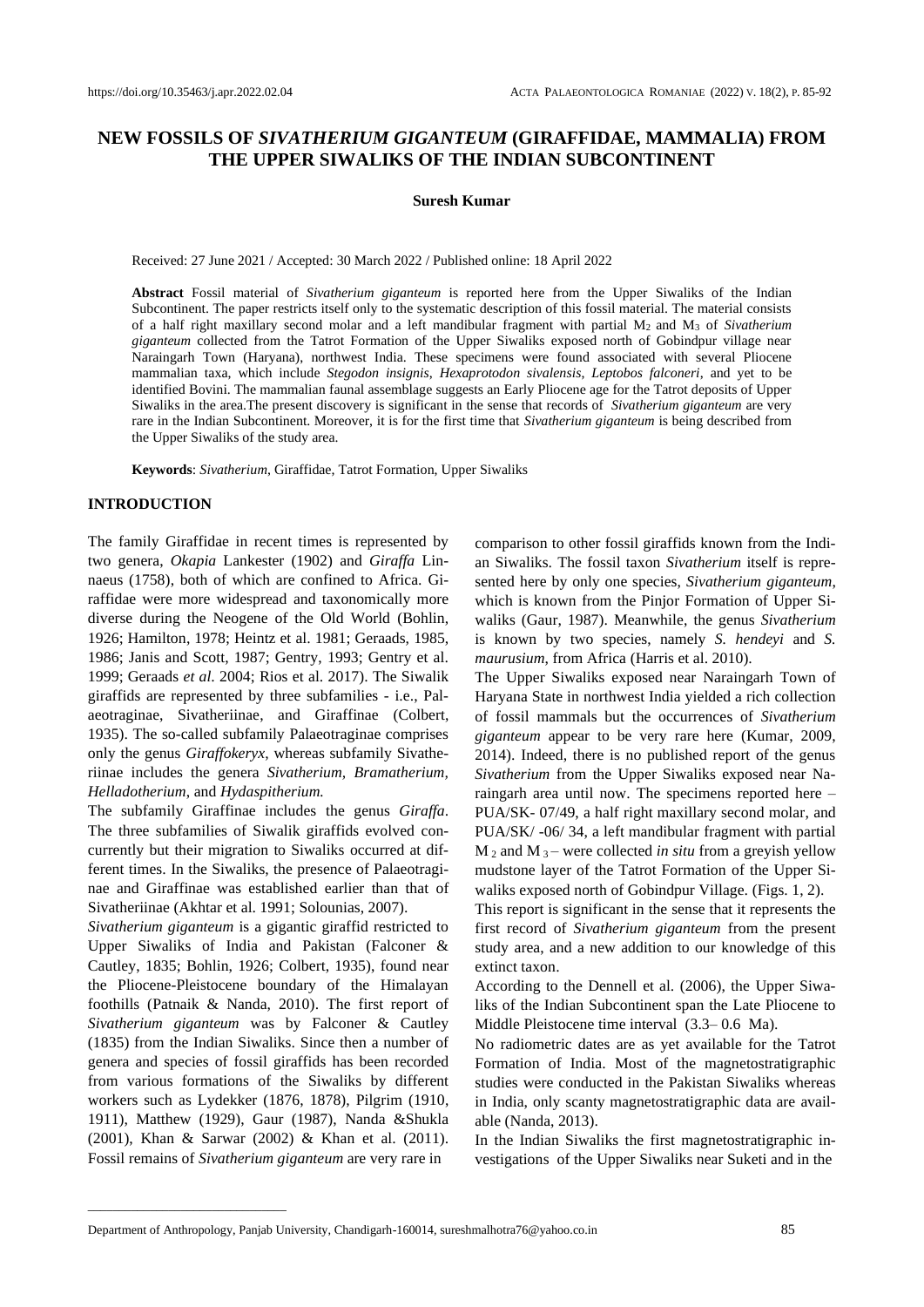

**Fig. 1** Generalized locality map of the study area.

Chandigarh region were conducted by Azzaroli & Napoleone (1982) and Tandon et al. (1984), and these placed the Tatrot/Pinjor formational boundary at the Gauss/Matuyama transition at about 2.5 Ma. Azzaroli & Napoleone (1982) placed the lower limit of the Tatrot Formation in the Suketi area at 3.15 Ma. However, studies in the Pakistan Siwaliks by Johnson et al. (1982) placed the Dhok Pathan/Tatrot formational boundary at 5.1 Ma. A radiometric age of 2.53 Ma was assigned by

Johnson et al. (1982) to the volcanic tuff layer in the Kotal Kund and Jalalpur Upper Siwalik sections of Pakistan, which helped to identify the boundary between the Gauss and Matuyama magnetic chrons that is considered to mark the transition between the Tatrot and Pinjor formations (Opdyke et al. 1979; Johnson et al. 1982; Barry et al. 1982; Hussain et al. 1992 & Nanda, 2002). The present fossil specimens were found associated with several Pliocene mammalian taxa, which include *Stegodon*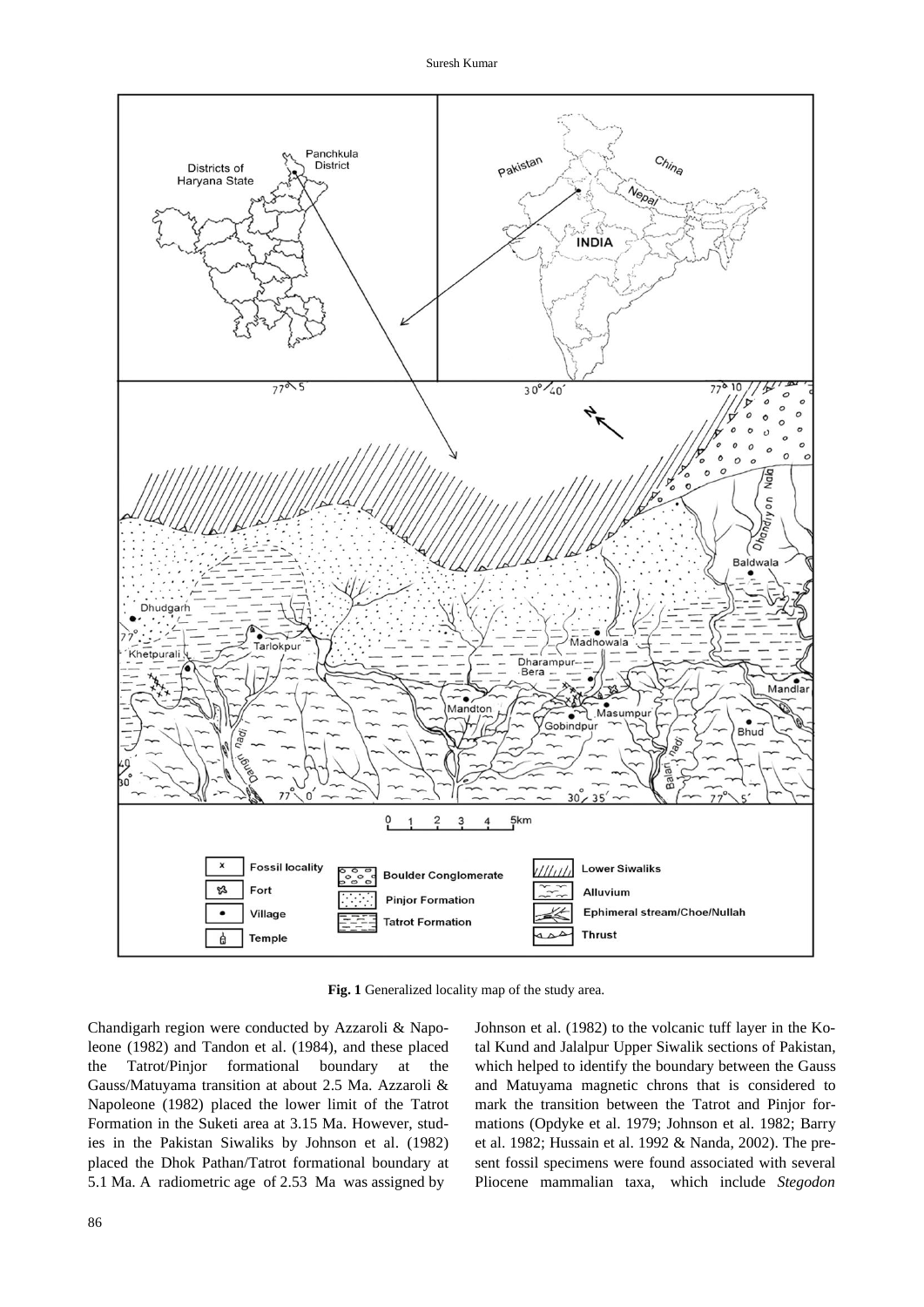

**Fig. 2** Local stratigraphic section of the Tatrot Formation in the study area.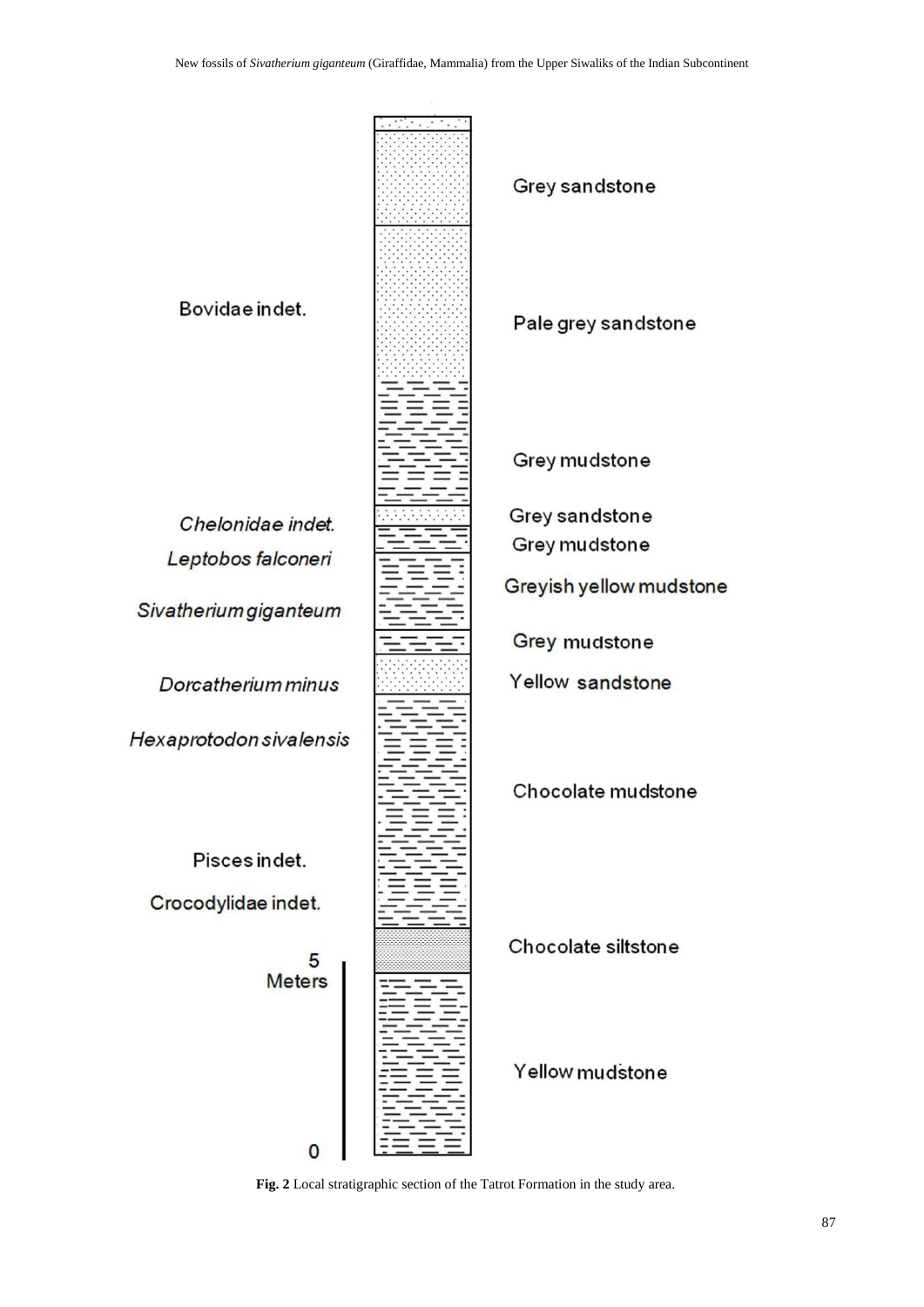*insignis*, *Hexaprotodon sivalensis*, *Leptobos falconeri*, and yet to be identified Bovini (Fig. 2)*.* According to Gaur (1987), the mammalian faunal assemblage of the Tatrot Formation of the Upper Siwaliks in the study area is suggestive of an Early Pliocene age. Future discoveries of *Sivatherium giganteum* from the present study area and magnetostratigraphic data may throw better light on the precise old age of this genus in the Indian Siwaliks.

**Abbreviations:** AMNH – American Museum of Natural History, New York; NHMUK – Natural History Museum, London; PUA – Panjab University Anthropology; UGC – University Grant Commission; L – length; B – breadth; I – index; M – molar, P –premolar; Ma – Million years ago.

#### **Systematic Palaeontology**

| Order          | Artiodactyla            | Owen, 1848                 |
|----------------|-------------------------|----------------------------|
| Suborder       | Ruminantia              | Scopoli, 1777              |
|                | Superfamily Giraffoidea | Gray, 1821                 |
| Family         | Giraffidae              | Gray, 1821                 |
| Subfamily      | Sivatheriinae           | Bonaparte, 1850            |
| Genus          | Sivatherium             | Falconer and Cautley, 1835 |
| <b>Species</b> | Sivatherium             | Falconer and Cautley, 1835 |
|                | giganteum               |                            |

**Holotype**: NHMUK-15283, a skull.

**Type Horizon**: Upper Siwaliks.

**Additional Material**: PUA/SK - 07/49, a half right maxillary second molar;

PUA/SK- 06/ 34, a left mandibular fragment with partial  $M_2$  and  $M_3$ .

**Horizon:** Tatrot Formation of the Upper Siwaliks. **Locality**: About 1km north of Gobindpur Village.

**Description** 

# **PUA/SK-07/49**

The present specimen is a half right maxillary second molar. The tooth preserves its complete mesial half and only a small part of the distal half of the molar. The occlusal aspect of the preserved part of the molar shows two major cusps in the anterior half, namely, mesio-buccally, the metacone, and mesio- lingually, the protocone. The metacone is broad in the middle with a strongly developed median rib and sloping anterior and posterior ridges. The anterior ridge is united with the parastyle whereas the posterior ridge is connected with the anterior ridge of the metacone, which is completely broken. The lingual part of the specimen displays a roughly crescent-shaped protocone the mesial limb of which extends up to the mesiolingual aspect of the metacone.

The metacone and protocone are separated by a deep and broad pre-fossette, in the mesial half of the molar. Only a small part of the mesial portion of the hypocone is preserved. The molar displays a median basal pillar on its lingual side which extends up to one third the height of the crown. A moderately developed cingulum can be seen around the base of the lingual side of the protocone, extending from the basal pillar to the middle of the mesial side. A strong facet is visible on the mesial side of the molar. The enamel is thick and rugose. The tooth shows slight wear. The colour of enamel is dark brownish yellow and that of dentine is dull brown.

#### **PUA/SK- 06/34**

The specimen under description is a left mandibular fragment with partially preserved M  $_2$  and M  $_3$ . The preserved portion of the mandibular ramus is deep. It is eroded on the lingual face, exposing portion of the roots of the third molar, while distal to the third molar is laterally compressed.

#### **M<sup>2</sup>**

The molar is half broken and badly preserved. The crown details cannot be clearly demarcated as all the major cuspids as well as stylids are missing. The tooth shows heavy wear.

## **M<sup>3</sup>**

This molar is highly worn and is roughly rectangular in outline. The crown displays only two cuspids, the mesiolingual metaconid and the mesio-buccal protoconid. In the mesial half, the paraconid and the protoconid are separated by a crescent-shaped pre-fossettid. The distal aspect of the tooth is badly damaged therefore the major cuspids in this area, namely, the metaconid, hypoconid, and entoconid as well as the stylids such as the paratstylid, mesostylid, and metasylid, are completely missing.

Only a trace of the mesial part the post-fossettid is preserved. The hypoconulid is also broken. Only a trace of cingulum can be seen at the mesio-buccal border of the protoconid. On the lingual side the roots of M  $_3$  are visible; these extend up to the lower one-third of the ramus. The colour of enamel is yellow-greyish brownish while the dentine is medium brown in colour.

#### **DISCUSSION AND COMPARISONS**

Several genera of fossil giraffids, namely, *Giraffa, Giraffokeryx*, *Sivatherium*, *Hydaspitherium*, *Helladotherium*, and *Bramatherium*, are known from the Siwaliks of India and Pakistan. Several workers in the past, such as Lydekker (1876, 1878), Pilgrim (1910, 1911), Matthew (1929), Gaur (1987), Nanda & Shukla (2001), Akhtar et al.(1991), Khan & Sarwar (2002), and Khan et al. (2011), respectively, have reported fossil Siwaliks giraffids. Although the Upper Siwaliks of the study area have yielded many mammalian fossils, those of *Sivatherium giganteum* are very rare when compared to other mammals of the fauna (Kumar, 2009). So far, *Sivatherium giganteum* is the only known species of the genus *Sivatherium* from the Upper Siwaliks of the Indian Subcontinent (Gaur, 1987). The earliest occurrence of the genus *Sivatherium* was reported by Falconer & Cautley (1835; see also Bohlin, 1926; Colbert, 1935; Gaur, 1987). The present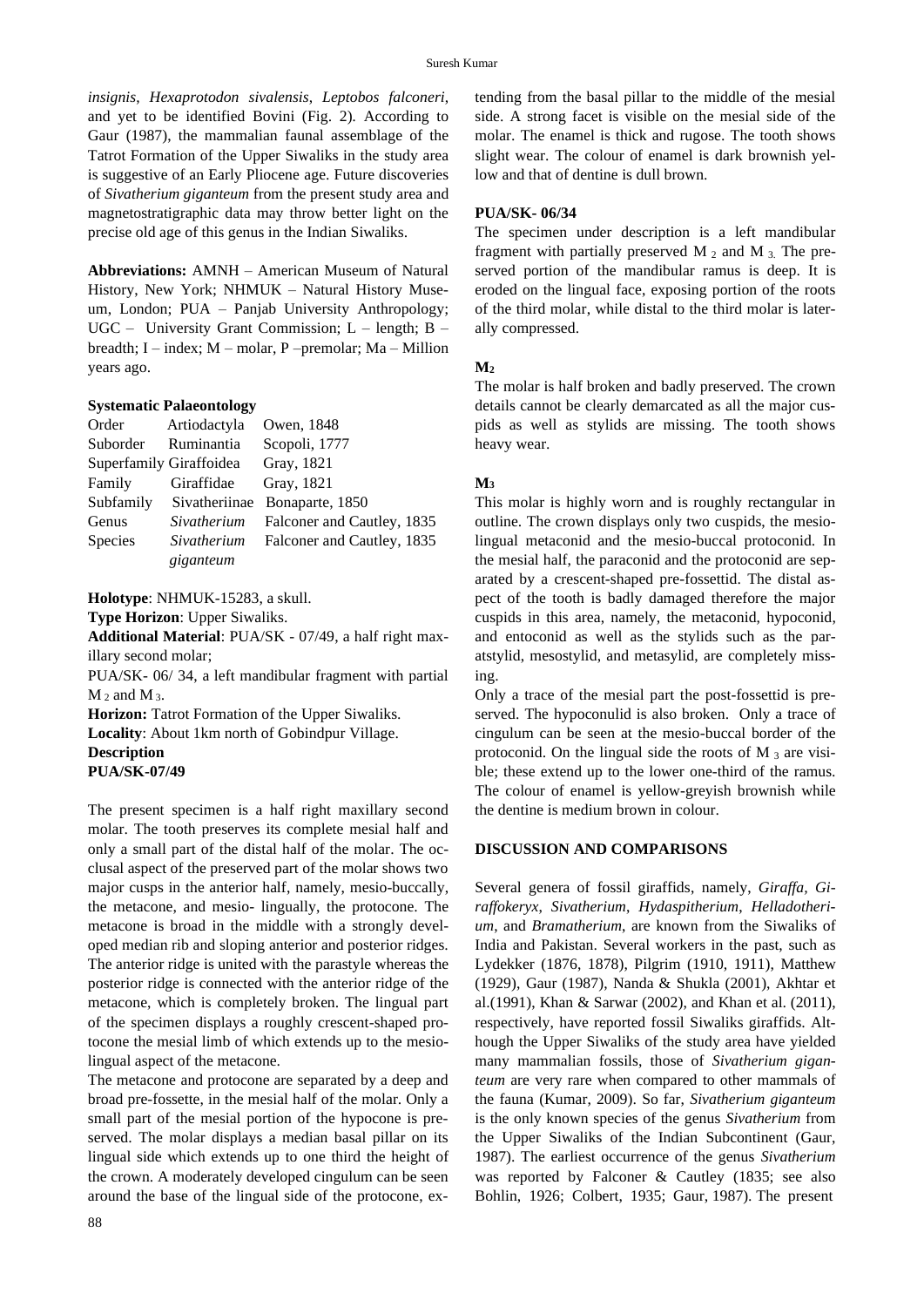

**Fig.** 3 (a, b, c), PUA/SK - 07/49, **a** half right maxillary  $M^2$  of *Sivatherium giganteum* in a) occlusal view; **b** buccal view; **c** lingual view. (**d, e, f**), PUA/SK- 06/ 34, a left mandibular fragment with partial M <sup>2</sup> and M <sup>3</sup> of *Sivatherium giganteum* in **d** occlusal view; **e** buccal view; **f** lingual view. Bar scale represents 2cm.

discovery is significant in the sense that it represents the first report of *Sivatherium giganteum* from the Tatrot Formation of the Upper Siwaliks of Indian Subcontinent. As yet, there is no published report of the *Sivatherium giganteum* from the Tatrot Formation of the Upper Siwaliks of the Indian Subcontinent. The problem of the boundary between the Pliocene and the Pleistocene is still very doubtful both from geological and faunal viewpoints. Accordingly, due to the paucity of relevant fossil material and to limited magnetostratigraphic studies in the present study area, it is not possible to comment about the precise age of the genus *Sivatherium* in the Siwaliks. Hence, it is necessary to extensively explore the Siwaliks in order to solve this problem.

The Siwalik giraffids can be grouped according to their size into larger-bodied and smaller-bodied forms, respecttively (Colbert, 1935; Solounias, 2007; Harris et al. 2010). The group of large forms includes *Sivatherium giganteum*, *Bramatherium megacephalum*, and *Hydaspitherium megacephalum.* whereas smaller forms include *Giraffa punjabiensis* and *Giraffokeryx punjabien-* *sis*. According to (Colbert, 1935, see also Geraads and Gülec, 1999), Siwalik giraffids can be distinguished on the basis of their dentition, separating the genera *Sivatherium, Bramatherium,* and *Hydaspitherium* with large- sized teeth in comparison with the genera *Giraffa* and *Giraffokeryx* with small teeth.

The studied specimens (PUA/SK-07/49 and PUA/SK-06/34) show large- sized teeth with moderate height, and with a thick and rugose enamel, both of which are typical characteristic features of the genus *Sivatherium* (Table 1). According to Falconer & Cautley (1836), in the genus *Sivatherium* the protocone is truly crescentic with its praeprotocrista projected backward. The specimen PUA/SK-07/49 can be differentiated from the genus *Bramatherium* which has an L-shaped protocone; whereas in *Sivatherium* the protocone is crescent-shaped. According to Gentry (1997), the size of teeth is the only criterion to differentiate the Siwalik giraffid species in addition to the presence of styles/stylids, obliteration in the central fossettes, and the rugosity.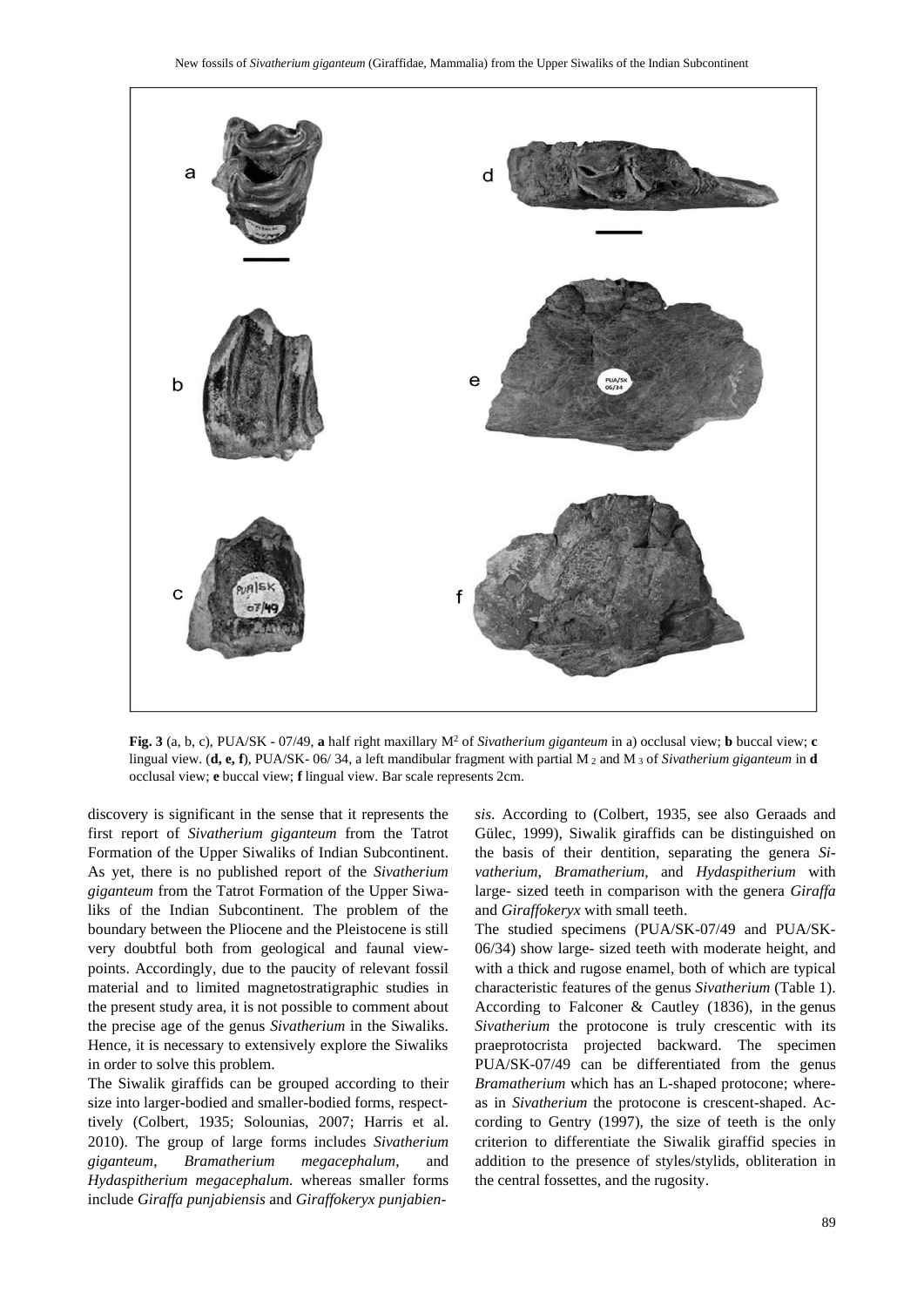| Hydaspitherium<br>megacephalum<br>Nanda &<br>Shukla, 2001 | SDS/1                                                          | Ŧ                                            | ł                                                         | $\mathbf{I}$         | 42                                                                                                                                                                                                                                                                                                                                                                               | 28                                                        | 2                    | $rac{4}{4}$                                  | 33                                                        | ł                    |            |
|-----------------------------------------------------------|----------------------------------------------------------------|----------------------------------------------|-----------------------------------------------------------|----------------------|----------------------------------------------------------------------------------------------------------------------------------------------------------------------------------------------------------------------------------------------------------------------------------------------------------------------------------------------------------------------------------|-----------------------------------------------------------|----------------------|----------------------------------------------|-----------------------------------------------------------|----------------------|------------|
| megacephatum<br>Bramatherium<br>Lydekker, $1878$          | $\begin{array}{c} \text{AMH} \\ \text{HMM} \end{array}$        |                                              | ł                                                         | $\mathbf{I}$         | 38.00                                                                                                                                                                                                                                                                                                                                                                            | 28.00                                                     | 73.68                | 50.00                                        | 28.50                                                     | 57.00                |            |
|                                                           | <b>AMNH</b><br>19587                                           | $\mathbf{I}$                                 | $\mathbf{I}$                                              | $\mathbf{I}$         | 34.71                                                                                                                                                                                                                                                                                                                                                                            | 18.09                                                     | 52.11                | $\frac{1}{1}$                                | ł                                                         | $\frac{1}{1}$        |            |
| punjabiensis<br>Giraffokeryx<br>Colbert,<br>1935          | <b>AMNH</b><br>19472                                           | 27.00                                        | 25                                                        | 92.50                | $\mathbf{I}$                                                                                                                                                                                                                                                                                                                                                                     | $\frac{1}{1}$                                             | $\mathbf{I}$         | $\mathbf{I}$                                 | ł                                                         | ł                    |            |
| punjabiensis<br>Giraffa<br>Colbert,<br>1935               | $\begin{array}{c} \mathrm{WWH} \\ \mathrm{HMH} \\ \end{array}$ | ł                                            | $\mathbf{I}$                                              | $\mathbf{I}$         | 26.0                                                                                                                                                                                                                                                                                                                                                                             | 25.0                                                      | 96.15                | $\mathbf{I}$                                 | ŧ                                                         | ł                    |            |
|                                                           | <b>AMNH</b><br>2086                                            | $\mathsf I$                                  | $\mathbf{I}$                                              | $\mathbf{I}$         | $\mathsf I$                                                                                                                                                                                                                                                                                                                                                                      | $\mathbf{I}$                                              | $\pmb{\cdot}$        | 68.00                                        | 33.00                                                     | 48.52                |            |
| Sivatherium<br>giganteum<br>Colbert,<br>1935              | $\frac{\text{AMHI}}{\text{19797}}$                             | $\mathsf{I}$                                 | $\mathbf{I}$                                              | $\mathbf{I}$         | 54.00                                                                                                                                                                                                                                                                                                                                                                            | 39.00                                                     | 72.22                | $\pmb{\cdot}$                                | ł                                                         | ł                    |            |
|                                                           | <b>AMNH</b><br>19883                                           | 56.00                                        | 56.00                                                     | 100.00               | $\mathbf{I}$                                                                                                                                                                                                                                                                                                                                                                     | $\mathbf{I}$                                              | $\mathbf{I}$         | $\mathbf{I}$                                 | ŧ                                                         | ł                    |            |
| Sivatherium<br>giganteum<br>Gaur, 1987                    | PUA<br>79/4                                                    | 49.00                                        | 50.00                                                     | 102.04               | $\mathbf{I}$                                                                                                                                                                                                                                                                                                                                                                     | $\mathbf{I}$                                              | $\mathbf{I}$         | $\mathbf{I}$                                 | ł                                                         | $\mathbf{I}$         |            |
| PUA/SK-<br>Present Specimens<br>PUASK-                    | 06/34                                                          |                                              | $\mathbf{i}$                                              | $\mathbf{I}$         | $\begin{array}{c} \rule{0pt}{2.5ex} \rule{0pt}{2.5ex} \rule{0pt}{2.5ex} \rule{0pt}{2.5ex} \rule{0pt}{2.5ex} \rule{0pt}{2.5ex} \rule{0pt}{2.5ex} \rule{0pt}{2.5ex} \rule{0pt}{2.5ex} \rule{0pt}{2.5ex} \rule{0pt}{2.5ex} \rule{0pt}{2.5ex} \rule{0pt}{2.5ex} \rule{0pt}{2.5ex} \rule{0pt}{2.5ex} \rule{0pt}{2.5ex} \rule{0pt}{2.5ex} \rule{0pt}{2.5ex} \rule{0pt}{2.5ex} \rule{0$ | 36.69                                                     | $\mathbf I$          | 62.54*                                       | 34.05                                                     | 54.44                |            |
|                                                           | 07/49                                                          | 47.00*                                       | 50.20                                                     | 107.00               | $\mathbf{I}$                                                                                                                                                                                                                                                                                                                                                                     | $\mathbf{I}$                                              | $\mathbf{I}$         | $\mathbf{I}$                                 | ł                                                         | $\pmb{\cdot}$        |            |
|                                                           |                                                                | $\mathbb{M}^2$                               | $\mathbb{M}^2$                                            | $\mathbb{N}^2$       | $\mathbf{M}_2$                                                                                                                                                                                                                                                                                                                                                                   | $\rm M_2$                                                 | $\rm M_2$            | $\rm M_{3}$                                  | $\mathbb{M}_3$                                            | M <sub>3</sub>       |            |
| Measurements<br>$($ in mm $)$                             |                                                                | distal diameter<br>Max. mesio-<br>$\bigcirc$ | lingual diameter<br>Max. bucco-<br>$\widehat{\mathbb{B}}$ | (B/L X 100)<br>Index | distal diameter<br>Max. mesio-<br>$\bigcirc$                                                                                                                                                                                                                                                                                                                                     | lingual diameter<br>Max. bucco-<br>$\widehat{\mathbb{B}}$ | (B/L X 100)<br>Index | distal diameter<br>Max. mesio-<br>$\bigcirc$ | lingual diameter<br>Max. bucco-<br>$\widehat{\mathbf{B}}$ | (B/L X 100)<br>Index | *Estimated |

Comparative measurements (mm) of the molars (Upper/Lower) of Sivatherium giganteum with other known giraffid genera from Siwaliks Table.1

Suresh Kumar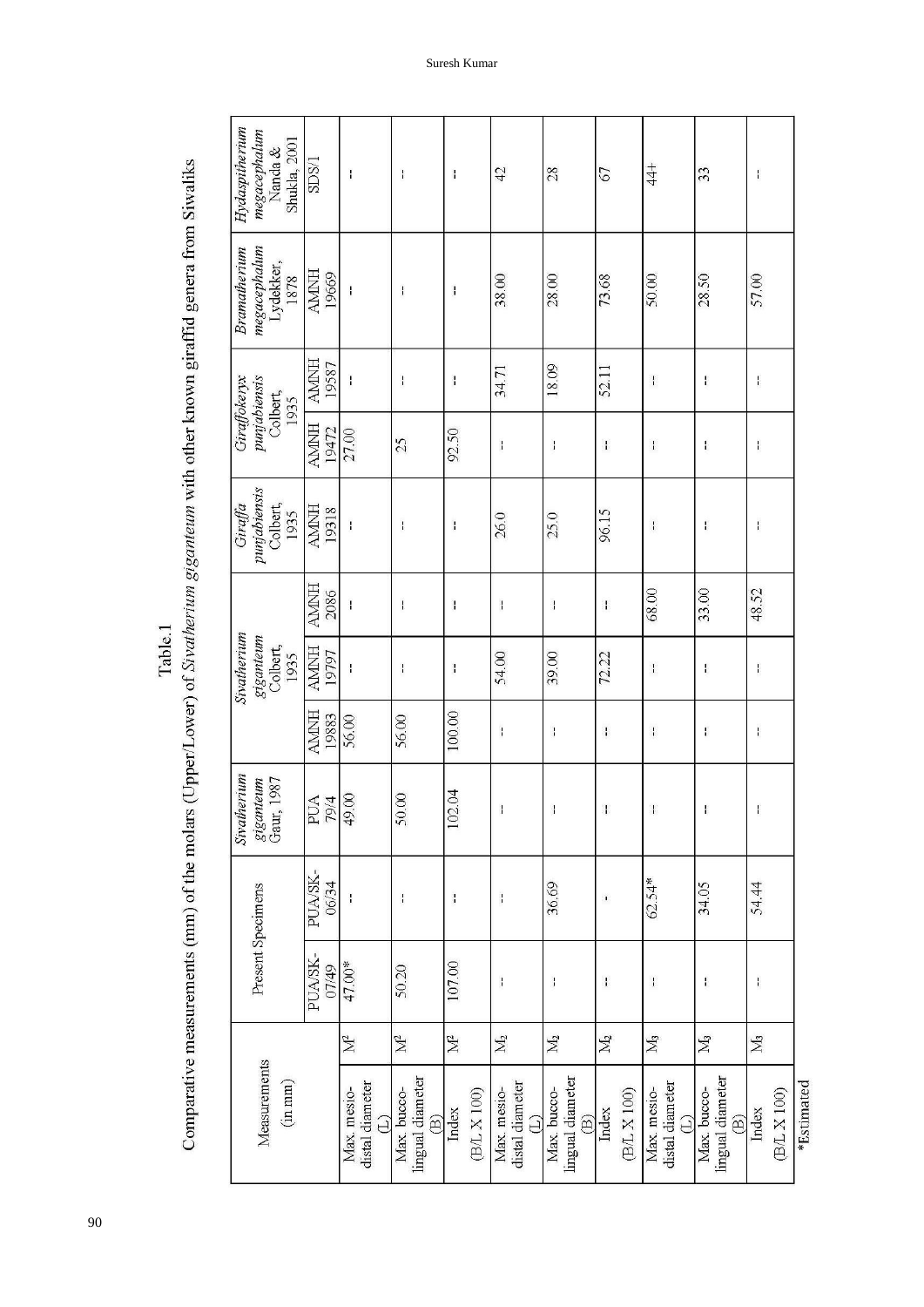The present specimens differ from *Giraffa punjabiensis* and *Giraffokeryx punjabiensis* in their overall size (Table 1). These can be also differentiated from *Hydaspitherium megacephalus* which is smaller than *Sivatherium giganteum*. The above comparisons of the specimens suggest show close morphological and dimensional similarities with *Sivatherium giganteum*. Moreover, *S. giganteum* is the only species of the genus *Sivatherium* known from the Upper Siwaliks of India (Gaur, 1987) Hence these specimens are assigned to *Sivatherium giganteum.*

## **CONCLUSIONS**

The selenodont tooth pattern seen in the studied specimens indicates that the teeth belong to a ruminant. The large size and low crowns indicate that they belong to the Giraffidae, rather than to any other ruminant group. The thick and rugose enamel is indicative of *Sivatherium giganteum*. No worker has yet reported the occurrence of any other species of the genus *Sivatherium* except for *S. giganteum* from the Upper Siwaliks of India. Earlier, *Sivatherium giganteum* was recovered from the Pinjor Formation of Upper Siwaliks (Gaur, 1987). The present report extends the range of the genus *Sivatherium* to the Tatrot Formation, whereas it was hitherto known only from the Pinjor Formation of the Upper Siwaliks of the Indian Subcontinent.

# **ACKNOWLEDGMENTS**

Part of this work was carried out by the author as Post-Doctoral Project Associate under the U.G.C. Major Project entitled "Search for Mio-Pliocene Primates and other Mammalia in the Siwaliks of Northwest India" awarded to the Prof. Rajan Gaur via grant number F. No. 39- 76/2010 (SR). Thanks are also due to Prof. Rajan Gaur for his valuable comments. The author is also thankful to the two reviewers, Jan van der Made as well as an anonymous reviewer whose comments were helpful to improve this paper.

#### **REFERENCES**

- Akhtar, M., Sarwar, M., Saeed, M. & Khan, A. A., 1991. Vertical distribution of Siwalik Giraffids. Acta Scientia, 1(2): 145-152.
- Azzaroli, A. & Napoleone, G., 1982. Magnetostratigraphic investigation of the Upper Siwaliks near Pinjor, India. Rivista Italiana di Paleontologia e Stratigrafia, 87(4): 739-762.
- Barry, J.C., Lindsay, E.H. & Jacobs, L.L., 1982. A biostratigraphic zonation of the Middle and Upper Siwaliks of the Potwar Plateau of northern Pakistan. Palaeogeography, Palaeoclimatology, Palaeoecology, 37: 95-130.
- Bohlin, B., 1926. Die familie Giraffidae. Palaeontologia Sinica Peking, C4 (1): 1-78.
- Bonaparte, C.L., 1850. Conspectus Systematis Mastozoologiae. Editio Altéra Reformata. In Conspectus Systematum, Leiden.
- Colbert, E. H., 1935. Siwalik mammals in the American Museum of Natural History. Transactions of the American Philosophical Society, New Series 26: 1- 401.
- Dennell, R., Coard, R. & Turner, A. 2006. The biostratigraphy and magnetic polarity zonation of the Pabbi Hills, northern Pakistan: an Upper Siwalik (Pinjor Stage) Upper Pliocene-Lower Pleistocene fluvial sequence. Palaeogeography, Palaeoclimatology, Palaeoecology, 234: 168-185.
- Falconer, H. & Cautley, P. T., 1835. Synopsis of fossil genera and species from the upper deposits of the Tertiary strata of the Siwalik Hills, in the collection of the authors. Journal Asiatic Society Bengal, 4: 706-707.
- Falconer, H. & Cautley, P. T., 1836. *Sivatherium giganteum,* a new fossil ruminant genus from the valley of the Markanda in the Siwalik Branch of the Sub-Himalayan Mountains. Asiatic Researches, 19: 1-24.
- Gaur, R., 1987. Environment and Ecology of Early Man in Northwest India: Geological and Palaeontological Evidence*s*, B. R. Publishing Corporation, Delhi, 252 pp.
- Gentry, A.W., 1993. The Miocene differentiation of the old world Pecora (Mammalia). Historical Biology, 7: 115–158.
- Gentry, A. W., 1997. Fossil ruminants (Mammalia) from the Manonga Valley, Tanzania. In: T.J. Harrison (ed.), Neogene Paleontlogy of the Manonga Valley, Tanzania. Plenum Press, New York, pp. 107-135.
- Gentry, A.W., Rössner, G.E. & Heizmann, E.P.J., 1999. Suborder Ruminantia, In Rössner, G.E. & Heissig, K. (eds.), The Miocene Land Mammals of Europe. Verlag Dr. Friedrich Pfeil, Munich, pp. 225-253.
- Geraads, D., 1985. *Sivatherium maurusium* (Pomel) (Giraffidae, Mammalia) de Pléistocène de la République de Djibouti. Paläontologische Zeitschrift, 59(3-4): 311-321.
- Geraads, D., 1986. Remarques sur la systrématique et la phylogénie des Giraffidae (Artiodactyla, Mammalia). Geobios, 19: 465–477.
- Geraads, D., Spassov, N. & Kovachev, D., 2005. Giraffidae (Artiodactyla, Mammalia) from the Late Miocene of Kalimantsi and Hadjidimovo, Southwestern Bulgaria. Geologica Balcanica, 35(1-2): 11-18.
- Geraads, D. & E. Gülec., 1999. A *Bramatherium* skull (Giraffidae, Mammalia) from the late Miocene of Kavakdere (Central Turkey): biogeographic and phylogenetic implications. Bulletin of the Mineral Research and Exploration, 121: 51-56.
- Gray, J.E., 1821. On the natural arrangements of vertebrose animals. London MedicalRepository, 15: 297–310.
- Harris, J., Solounias, N. & Geraads, D., 2010. Giraffoidea. In: Werdelin, L. & Sanders, W. J. (eds.), Cenozo-